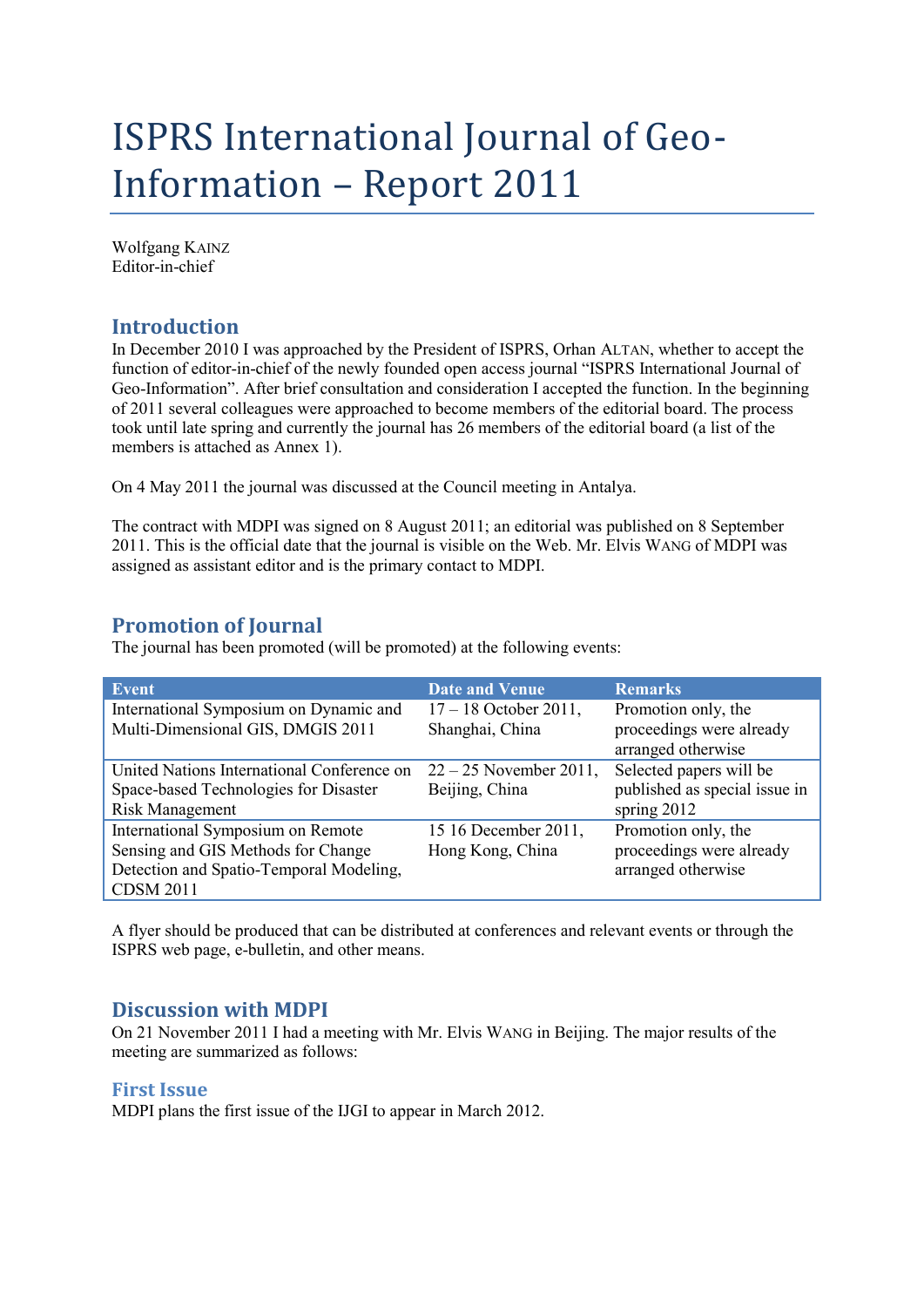## **Special Issues**

One special issue per two months shall be set up. The topics will be supplied and discussed by and between Wolfgang KAINZ and MDPI. The first special issue should be on the topics of the "United Nations International Conference on Space-based Technologies for Disaster Risk Management" which was held 22 to 25 November 2011 in Beijing. The guest editor will be Dr. Shirish RAVAN of the UN SPIDER office Beijing.

## **Involvement of ISPRS Council and Working Groups**

Wolfgang KAINZ would communicate with Council to publish some "ISPRS Position papers" defining the state-of-the-art or presenting what is important now in ISPRS. Working Groups will be contacted to contribute papers or edit ISPRS IJGI relevant special issues; in particular as results of their symposia and workshops.

## **Promotion of the Journal**

Wolfgang KAINZ will promote the journal at all relevant events he attends; Council is asked to promote the journal, e.g., at keynote speeches and other representative events. In particular the following actions should/will be taken to increase the visibility and attractiveness of the journal:

- Promoting the journal at the 2012 Congress in Melbourne by e.g.,
	- Advertisement in the Congress program book
	- Mentioning in keynote/opening speeches
	- Distribution of journal leaflet in congress bag and exhibition area
	- Etc.
- Preparation of a journal leaflet in cooperation with MDPI (the costs for printing need to be discussed with MDPI; Wolfgang KAINZ will approach MDPI on that issue).
- Christopher PETTIT and Andy SMITH have been contacted by Wolfgang KAINZ concerning the promotion of the ISPRS IJGI in the ISPRS Blog.
- An article about the journal appeared in the ISPRS e-Bulletin, Issue No  $6 2011$ . Further articles will be published announcing special issues and further relevant information.

### **Review Process**

Wolfgang KAINZ will receive regular reports (on a weekly basis) from MDPI with submitted papers and proposed reviewers.

## **Article Processing Charge-free Period**

As agreed in the contract with MDPI the first two years no authors' fees will have to be paid. Since the contract with MDPI was signed on 8 August 2011, there were nearly no submissions in 2011, and MDPI plans the first issue for 2012, it should be discussed to extend the ACP-free period with one year until 31 December 2013.

# **Plans for 2012**

- First issue in March 2012 (special issue of UN SPIDER conference)
- Special issue with position papers (from Council members)
- List of other special issues to be prepared shortly
- Active advertisement for paper submissions through direct mailings etc.
- TCs (and their WGs) will be approached for special issues and individual paper submissions
- Clarification with MDPI concerning extension of APC-free period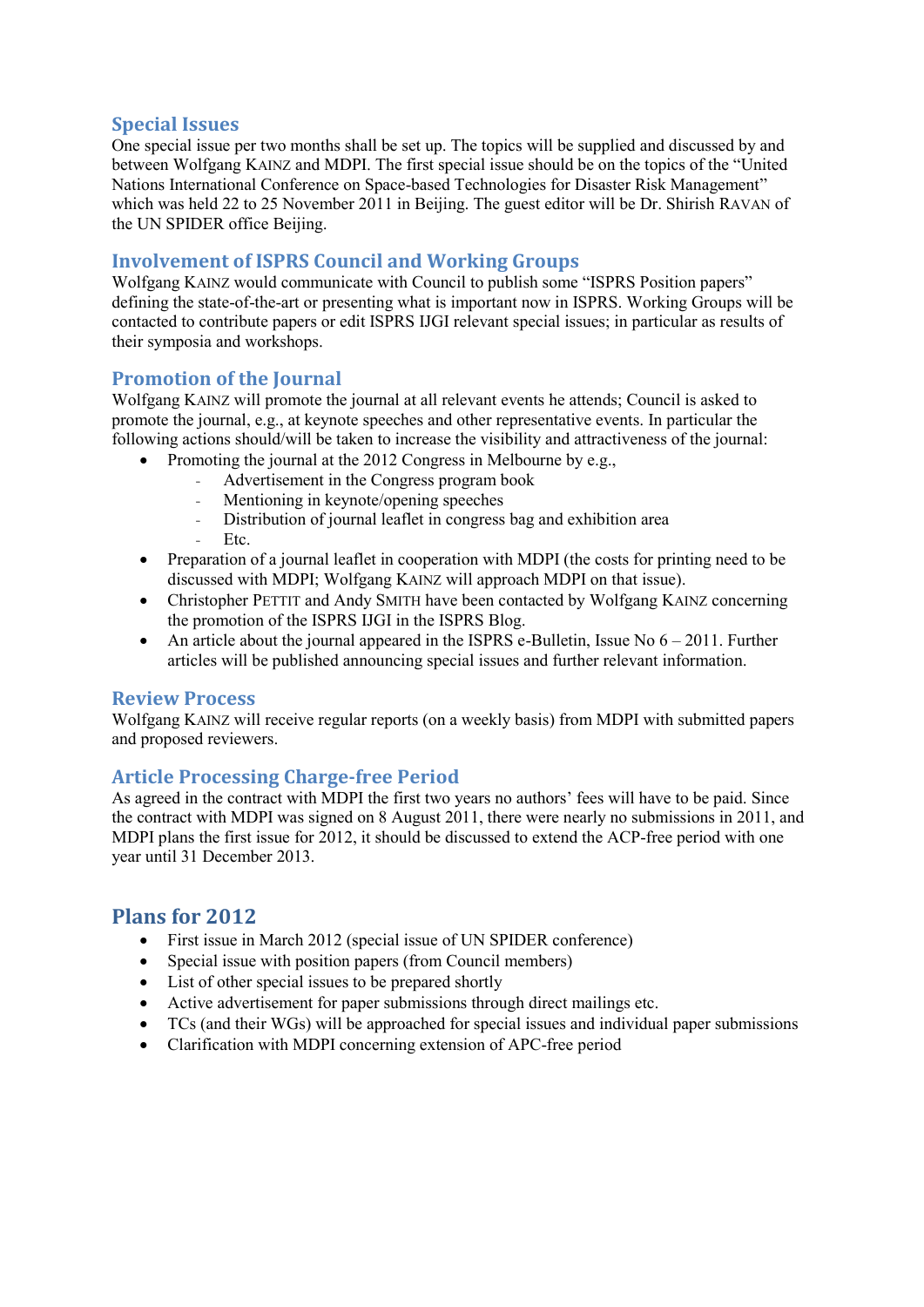# **Annex 1: Editorial Office**

#### **Editor-in-Chief**

Prof. Dr. Wolfgang Kainz Cartography and Geographic Information Science, Department of Geography and Regional Research, University of Vienna, Universitätsstr. 7, A-1010 Vienna, Austria Website: https://carto.univie.ac.at/personal/wolfgang-kainz/ E-Mail: wolfgang.kainz@univie.ac.at Interests: geographic information science; databases; fuzzy logic in GIS; spatial data infrastructure

#### **Assistant Editor**

Mr. Elvis Wang MDPI Beijing Office, Liyuanbeijie Road 186, Suite 307, Liyuan Town, Tongzhou District, 101101 Beijing, China Tel. +86 10 59011009; Fax: +86 10 59011089 E-Mail: elvis.wang@mdpi.com

#### **Production Editor**

Dr. Brietta Pike MDPI AG, Postfach, CH-4005 Basel, Switzerland. Office: Kandererstrasse 25, 4057 Basel Tel. +41 61 683 77 34; Fax: +41 61 302 89 18 E-Mail: pike@mdpi.com

#### **Publisher**

Dr. Shu-Kun Lin MDPI AG, Postfach, CH-4005 Basel, Switzerland. Office: Kandererstrasse 25, 4057 Basel Tel. +41 61 683 77 34; Fax: +41 61 302 89 18 Website: http://www.mdpi.org/lin/ E-Mail: lin@mdpi.com

#### **Editorial Board**

Dr. Ozgun Akcay Istanbul Technical University, Faculty of Civil Engineering, Department of Geomatic Engineering, 34469 Maslak, Istanbul, Turkey Tel. +90 212 285 61 10; Fax: +90 212 285 65 87 Website: http://www.faculty.itu.edu.tr/akcayoz/ E-Mail: akcayoz@itu.edu.tr Interests: interoperability and open systems; spatio-temporal databases; spatial analysis, data mining, and decision support systems

Mr. Christoph Aubrecht AIT Austrian Institute of Technology GmbH, Donau-City-Str. 1, A-1220 Vienna, Austria Tel. +43 50550 4522; Fax: +43 50550 4599 Website: http://homepage.univie.ac.at/christoph.aubrecht/ E-Mail: christoph.aubrecht@ait.ac.at Interests: integration of GIS and remote sensing; population modeling; risk and vulnerability; disaster management; spatio-temporal aspects

Dr. Emmanuel Baltsavias Institute of Geodesy and Photogrammetry, Swiss Federal Institute of Technology Zurich (ETH Zurich), Wolfgang Pauli Str. 15, CH-8093 Zurich, Switzerland Tel. +41 44 633 3042; Fax: +41 44 633 1101 Website: http://www.photogrammetry.ethz.ch/general/persons/manos.html E-Mail: manos@geod.baug.ethz.ch Interests: data acquisition; automated analysis of image and laser data; data fusion; data matching; quality estimation of raster geodata; DTM and DSM generation and modeling

Prof. Dr. Norbert Bartelme Graz University of Technology, Institute of Geoinformation, Steyrergasse 30, 8010 Graz, Austria Tel. +43 316 873 6358; Fax: +43 316 873 6845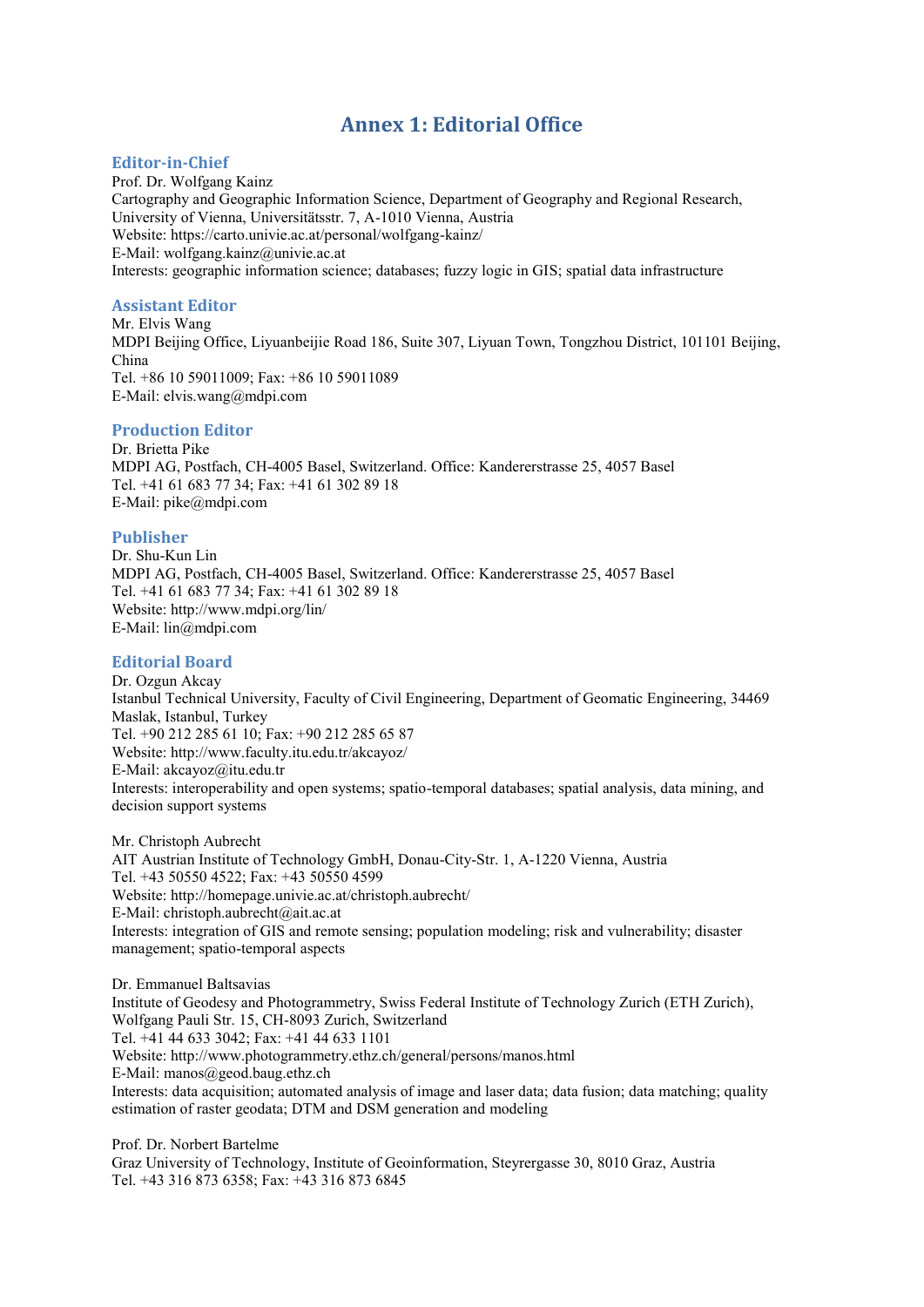Website: http://www.geoinformation.tugraz.at/mitarbeiter/n\_bartelme\_eng.htm E-Mail: norbert.bartelme@tugraz.at

Interests: interoperability and open systems; geo-telematics; location based services visualization theory and technology in real and virtual environments; decision support systems

Prof. Dr. Jun Chen No.1 Baishengcun, Zizhuyuan, Beijing 100044, China Tel. +86 10 68424072; Fax: +86 10 68424101 Website: http://ngcc.sbsm.gov.cn/laboratory/english/researchers/chenjun/chenjun-def.htm E-Mail: chenjun@nsdi.gov.cn Interests: geographic database update; voronoi dynamic spatial data model; spatio-temporal data model; threedimensional spatial data model, GIS spatial relationship; data and sharing services of multi-dimensional geospatial fundamental; framework; spatial decision support system; surveying development strategy Dr. Tao Cheng

Department of Civil, Environmental & Geomatic Engineering, Gower Street, London, WC1E 6BT, UK Tel. +44 2076 792738; Fax: +44 2073 800453 Website: http://www.cege.ucl.ac.uk E-Mail: tao.cheng@ucl.ac.uk Interests: intelligent geographic information systems; spatio-temporal data modeling, analysis and visualization; spatial data quality and uncertainty

Dr. Mahmoud R. Delavar

GIS Division, Department of Surveying and Geomatic Eng., College of Eng., University of Tehran, P.O.Box: 11155-4563, Tehran, Iran

Tel. +98 21 61114257; Fax: +98 21 88008837

Website: http://eng.ut.ac.ir/Departments/show\_departments.asp?department=3&STATUS\_ID=101&ID\_FACULTY=89 E-Mail: mdelavar@ut.ac.ir

Interests: spatial data quality and GIS uncertainty assessment; spatio-temporal GIS; spatial data infrastructure; spatio-temporal data integration/fusion; disaster management; GIS interoperability concepts; remote sensing and GIS integration and accuracy assessment; urban change detection modeling and evaluation; digital terrain modeling; spatio-temporal data mining; land administration systems; cadaster

Prof. Dr. Manfred Ehlers

University of Osnabrück, Institute for Geoinformatics and Remote Sensing (IGF), Barbarastr. 22b, D-49076 Osnabrück, Germany

Tel. +49 541 969 3910

Website: http://www.igf.uni-osnabrueck.de/mitarbeiter/ehlers/index.html

E-Mail: mehlers@igf.uni-osnabrueck.de

Interests: integration of geographic information systems (GIS) and remote sensing; data fusion concepts; analytical remote sensing; geoinformatics concepts; automated change detection; environmental monitoring/information systems; 3D aspects in remote sensing and GIS

Mr. Sérgio Freire

e-GEO, Research Centre for Geography and Regional Planning, FCSH, Universidade Nova de Lisboa Av. de Berna, 26-C, 1069-061 Lisboa, Portugal

Tel. +351 21 790 8300

Website: http://www.fcsh.unl.pt/~egeo/?q=investigador/sergio-freire

E-Mail: sfreire@fcsh.unl.pt

Interests: land use/land cover mapping and analysis; feature extraction from VHR imagery; spatio-temporal population modeling; remote sensing for urban planning, management, and modeling

Prof. Dr. Chris Gold Apt. 1501, 4998 de Maisonneuve West, Westmount Qc, H3Z 1N2, Canada E-Mail: chris.gold@gmail.com Interests: 3D GIS; spatial data structures; marine GIS; spatial models

Prof. Dr. Bin Jiang Division of Geomatics, KTH Research School, Department of Technology and Built Environment University of Gävle, SE-801 76 Gävle, Sweden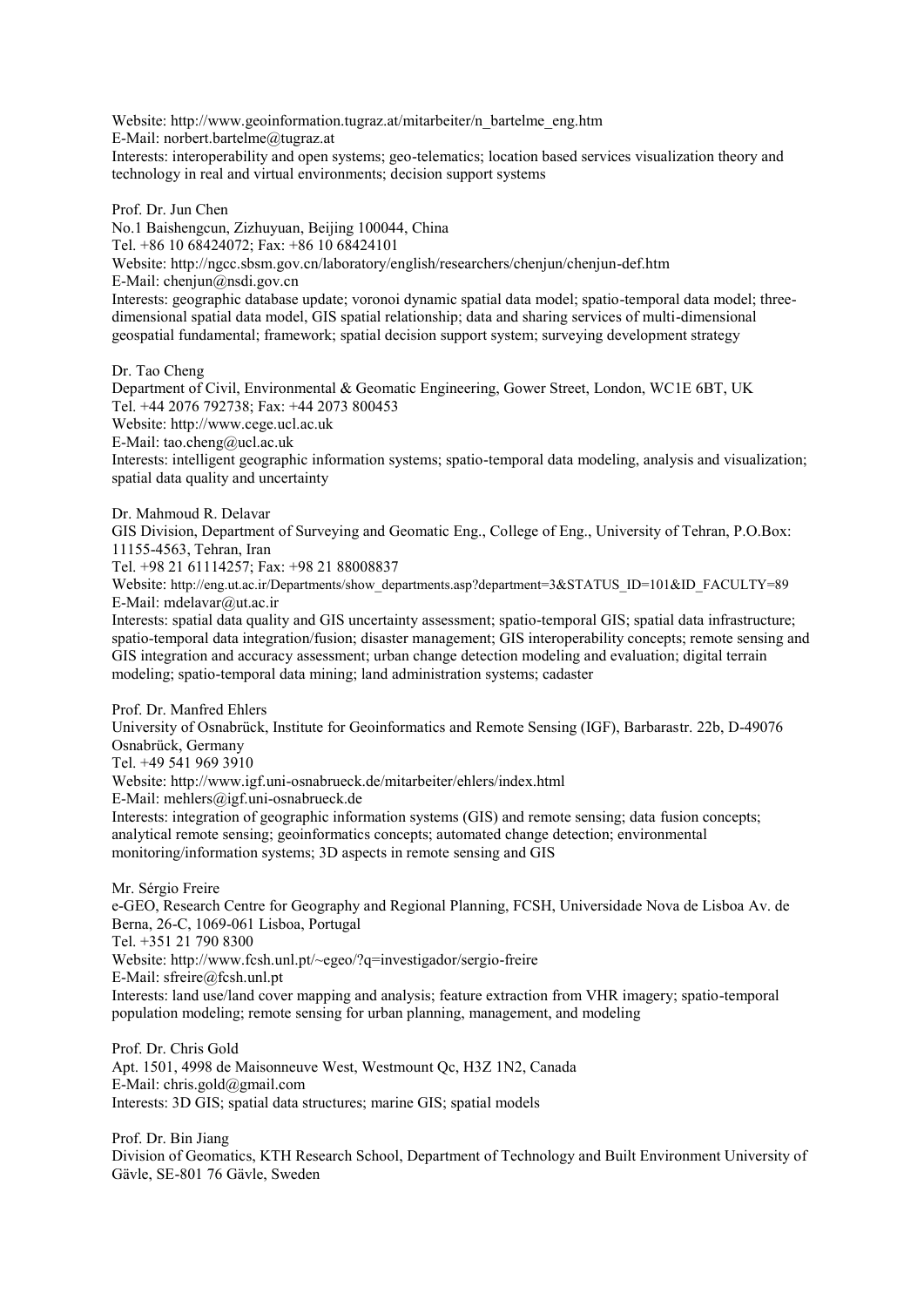Website: http://fromto.hig.se/~bjg/ E-Mail: bin.jiang@hig.se Interests: geospatial analysis and modeling; structure and dynamics of urban systems; geoinformatics and computational geography

Prof. Dr. Marinos Kavouras National Technical University of Athens, 9, H. Polytechniou Str., 157 80 Zografos Campus, Athens, Greece Tel. +30 210 772 2731; Fax: +30 210 772 2734 Website: http://www.ntua.gr/ontogeo/people/m\_kavouras.htm E-Mail: mkav@survey.ntua.gr Interests: theoretical issues in GIScience; knowledge representation; geospatial ontologies; semantic interoperability; spatio-temporal modelling; concept mapping; theoretical cartography

Prof. Dr. Milan Konecny Department of Geography, Faculty of Science, Masyryk University, Brno, Czech Republic Tel. +420 549 49 5135; Fax: +420 549 49 1061 Website: http://www.muni.cz/people/1927 E-Mail: konecny@geogr.muni.cz

Prof. Dr. Michael Leitner Department of Geography and Anthropology, Louisiana State University, E-104 Howe-Russell Complex, Baton Rouge, LA 70803, USA Tel. +1 225 578 2963; Fax: +1 225 578 4420 Website: http://www.ga.lsu.edu/leitner.html E-Mail: mleitne@lsu.edu Interests: dealing with confidential geospatial information in GISc; spatio-temporal analysis and visualization; crime modeling and mapping; geography of health

Dr. Marguerite Madden Center for Remote Sensing and Mapping Science (CRMS), Department of Geography, University of Georgia, Athens, GA 30602, USA Tel. +1 706 542 2379 Website: http://www.crms.uga.edu E-Mail: mmadden@uga.edu Interests: spatio-temporal vegetation analysis; remote sensing; object-based image analysis and geovisualization

Prof. Dr. Martien Molenaar Department of Geo-information Processing, University of Twente, Hengelosestraat 99, 7514 AE Enschede, The Netherlands Tel. +31 53 4874229; Fax: +31 53 4874335 Website: http://www.itc.nl/about\_itc/whoiswho/viewone.asp?Martien%20Molenaar E-Mail: molenaar@itc.nl Interests: GIS; spatio-temporal data modeling, multi scale approaches; uncertainty; fuzzy modeling; geo-object based image analysis; geodesy; photogrammetry; remote sensing

Prof. Dr. Ammatzia Peled Department of Geography and Environmental Studies, University of Haifa Haifa 31905, Israel Tel. +972 4 8240148; Fax: +972 4 8249605 Website: http://geo.haifa.ac.il/~peled/ E-Mail: peled@geo.haifa.ac.il Interests: geographical information systems; remote sensing; digital cartography; digital photogrammetry; flying and airphotography

Prof. Dr. Monika Sester Institut für Kartographie und Geoinformatik (ikg), Leibniz Universität Hannover, Appelstrasse 9a, 30167 Hannover, Germany Website: http://www.ikg.uni-hannover.de/index.php?id=sester E-Mail: monika.sester@ikg.uni-hannover.de Interests: automation in spatial data processing (data integration, generalization, interpretation, adaptive visualization)